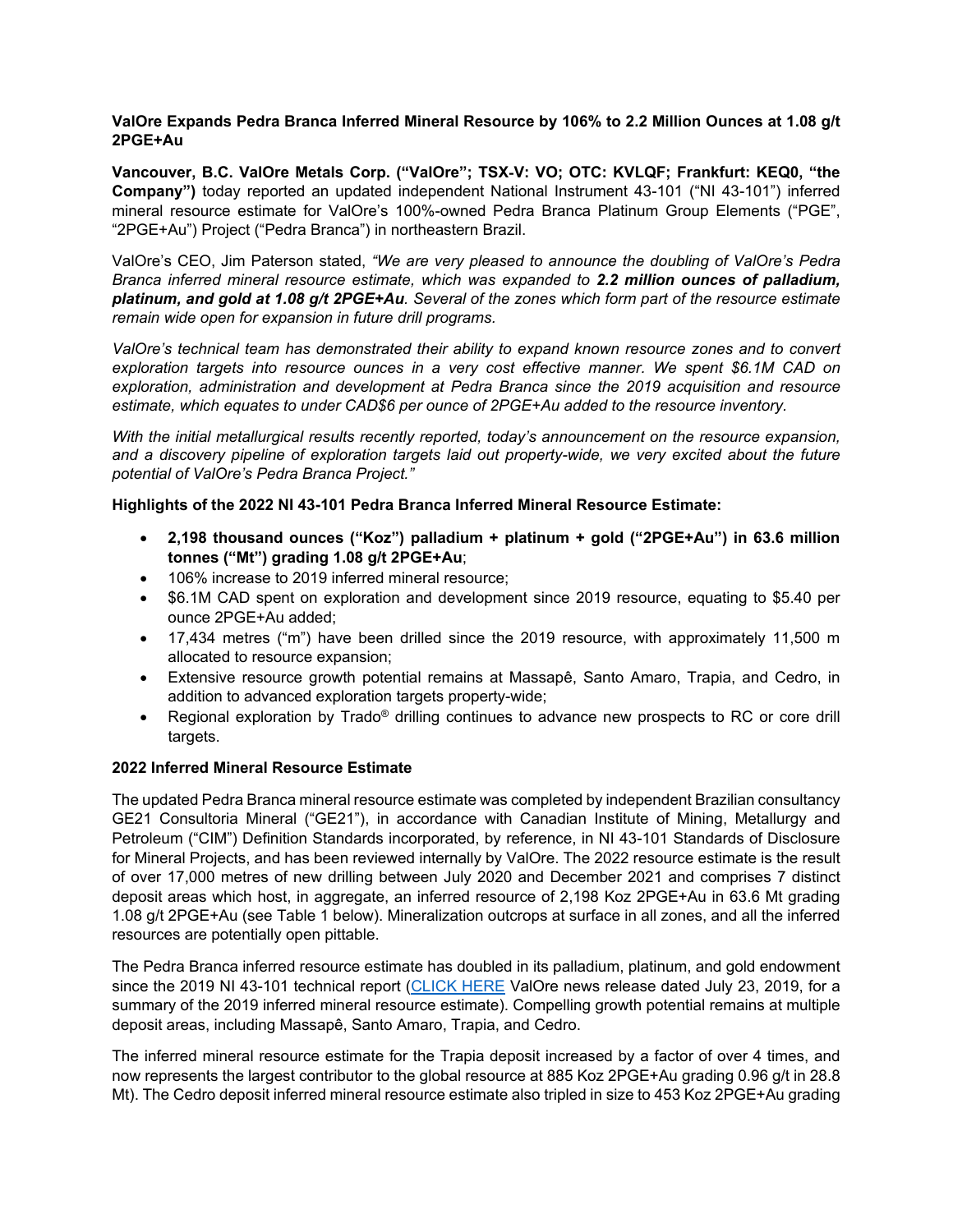1.03 g/t in 13.6 Mt. Both the Trapia and Cedro deposits were the subject of 2020-2021 resource expansion drilling.

Massapê and Cana Brava represent two new zones added to the 2022 resource, accounting for 154 Koz ounces 2PGE+Au in 4.0 Mt at grades of 1.21 and 1.18 g/t 2PGE+Au, respectively. Massapê remains wide open along in all directions. [CLICK HERE](http://www.valoremetals.com/news-media/news-releases/2021/valore-drills-21-m-at-167-gt-2pgeau-from-27-m-at-massap-and-22-m-at-140-gt-2pgeau-from-13-m-at-santo-amaro-south-pedra-branca) for news release dated December 20, 2021, for a summary of 2021 drilling at Massapê.

|                    |              |             | Grade |      |      |      | <b>Contained Metal</b> |                         |        |                |        |        |
|--------------------|--------------|-------------|-------|------|------|------|------------------------|-------------------------|--------|----------------|--------|--------|
| <b>Target</b>      | Weathering   | <b>Mass</b> | Au    | Pd   | Pt   | PdEq | PGE+Au                 | Au                      | Pd     | Pt             | PdEq   | PGE+Au |
|                    |              | kt          | g/t   | g/t  | g/t  | g/t  | g/t                    | 000 oz                  | 000 oz | 000 oz         | 000 oz | 000 oz |
|                    |              |             |       |      |      |      |                        |                         |        |                |        |        |
| <b>Trapia</b>      | Weathered    | 4,547       | 0.02  | 0.53 | 0.30 | 0.69 | 0.85                   | 3                       | 77     | 45             | 101    | 125    |
|                    | Fresh        | 24,239      | 0.04  | 0.63 | 0.31 | 0.85 | 0.98                   | 30                      | 488    | 242            | 662    | 760    |
|                    | <b>Total</b> | 28,786      | 0.04  | 0.61 | 0.31 | 0.82 | 0.96                   | 34                      | 565    | 286            | 763    | 885    |
|                    |              |             |       |      |      |      |                        |                         |        |                |        |        |
| Cedro              | Weathered    | 3,024       | 0.01  | 0.71 | 0.34 | 0.88 | 1.06                   | 1                       | 69     | 33             | 86     | 103    |
|                    | Fresh        | 10,610      | 0.01  | 0.65 | 0.37 | 0.88 | 1.03                   | 5                       | 220    | 125            | 299    | 350    |
|                    | <b>Total</b> | 13,634      | 0.01  | 0.66 | 0.36 | 0.88 | 1.03                   | 6                       | 290    | 158            | 384    | 453    |
|                    |              |             |       |      |      |      |                        |                         |        |                |        |        |
| Esbarro            | Weathered    | 4,713       | 0.05  | 0.79 | 0.41 | 1.02 | 1.25                   | $\bf 8$                 | 120    | 62             | 154    | 189    |
|                    | Fresh        | 6,071       | 0.01  | 0.72 | 0.36 | 0.94 | 1.09                   | $\overline{2}$          | 140    | 71             | 184    | 213    |
|                    | <b>Total</b> | 10,784      | 0.03  | 0.75 | 0.38 | 0.98 | 1.16                   | 10                      | 260    | 133            | 338    | 403    |
|                    |              |             |       |      |      |      |                        |                         |        |                |        |        |
| Santo Amaro        | Weathered    | 2,105       | 0.02  | 0.56 | 0.47 | 0.80 | 1.06                   | $\overline{c}$          | 38     | 32             | 54     | 71     |
|                    | Fresh        | 2,169       | 0.04  | 0.63 | 0.49 | 0.96 | 1.16                   | $\mathbf{3}$            | 44     | 34             | 67     | 81     |
|                    | <b>Total</b> | 4,274       | 0.03  | 0.60 | 0.48 | 0.88 | 1.11                   | $\overline{\mathbf{4}}$ | 82     | 66             | 121    | 153    |
|                    |              |             |       |      |      |      |                        |                         |        |                |        |        |
| Curiu              | Weathered    | 1,148       | 0.06  | 1.64 | 1.07 | 2.20 | 2.77                   | $\overline{c}$          | 60     | 40             | 81     | 102    |
|                    | Fresh        | 974         | 0.05  | 0.91 | 0.56 | 1.30 | 1.53                   | $\overline{2}$          | 29     | 18             | 41     | 48     |
|                    | <b>Total</b> | 2,122       | 0.06  | 1.30 | 0.84 | 1.79 | 2.20                   | $\overline{\mathbf{4}}$ | 89     | 57             | 122    | 150    |
|                    |              |             |       |      |      |      |                        |                         |        |                |        |        |
| Massapê            | Weathered    | 601         | 0.03  | 0.88 | 0.33 | 1.05 | 1.23                   | 1                       | 17     | 6              | 20     | 24     |
|                    | Fresh        | 2,710       | 0.02  | 0.85 | 0.33 | 1.07 | 1.20                   | $\overline{2}$          | 74     | 29             | 93     | 105    |
|                    | <b>Total</b> | 3,312       | 0.02  | 0.86 | 0.33 | 1.06 | 1.21                   | $\mathbf 2$             | 91     | 35             | 113    | 129    |
|                    |              |             |       |      |      |      |                        |                         |        |                |        |        |
| Cana Brava         | Weathered    | 524         | 0.04  | 0.63 | 0.44 | 0.87 | 1.12                   | $\mathbf{1}$            | 11     | $\overline{7}$ | 15     | 19     |
|                    | Fresh        | 134         | 0.02  | 0.84 | 0.59 | 1.20 | 1.44                   | 0                       | 4      | 3              | 5      | 6      |
|                    | <b>Total</b> | 657         | 0.04  | 0.68 | 0.47 | 0.94 | 1.18                   | 1                       | 14     | 10             | 20     | 25     |
|                    |              |             |       |      |      |      |                        |                         |        |                |        |        |
| <b>All Targets</b> | Weathered    | 16,661      | 0.03  | 0.73 | 0.42 | 0.95 | 1.18                   | 17                      | 392    | 225            | 512    | 634    |
|                    | Fresh        | 46,908      | 0.03  | 0.66 | 0.35 | 0.90 | 1.04                   | 44                      | 999    | 521            | 1,351  | 1,564  |
|                    | <b>Total</b> | 63,568      | 0.03  | 0.68 | 0.36 | 0.91 | 1.08                   | 61                      | 1,391  | 746            | 1,862  | 2,198  |

**Table 1: 2022 Inferred Mineral Resource Summary Table – Effective Date: March 08, 2022**

1. The Mineral Resource estimates were prepared in accordance with the CIM Standards, and the CIM Guidelines, using

geostatistical, plus economic and mining parameters appropriate to the deposit.

2. All figures have been rounded to the relative accuracy of the estimates. Summed amounts may not add due to rounding.

3. Mineral Resources are reported with effective date March 08, 2022.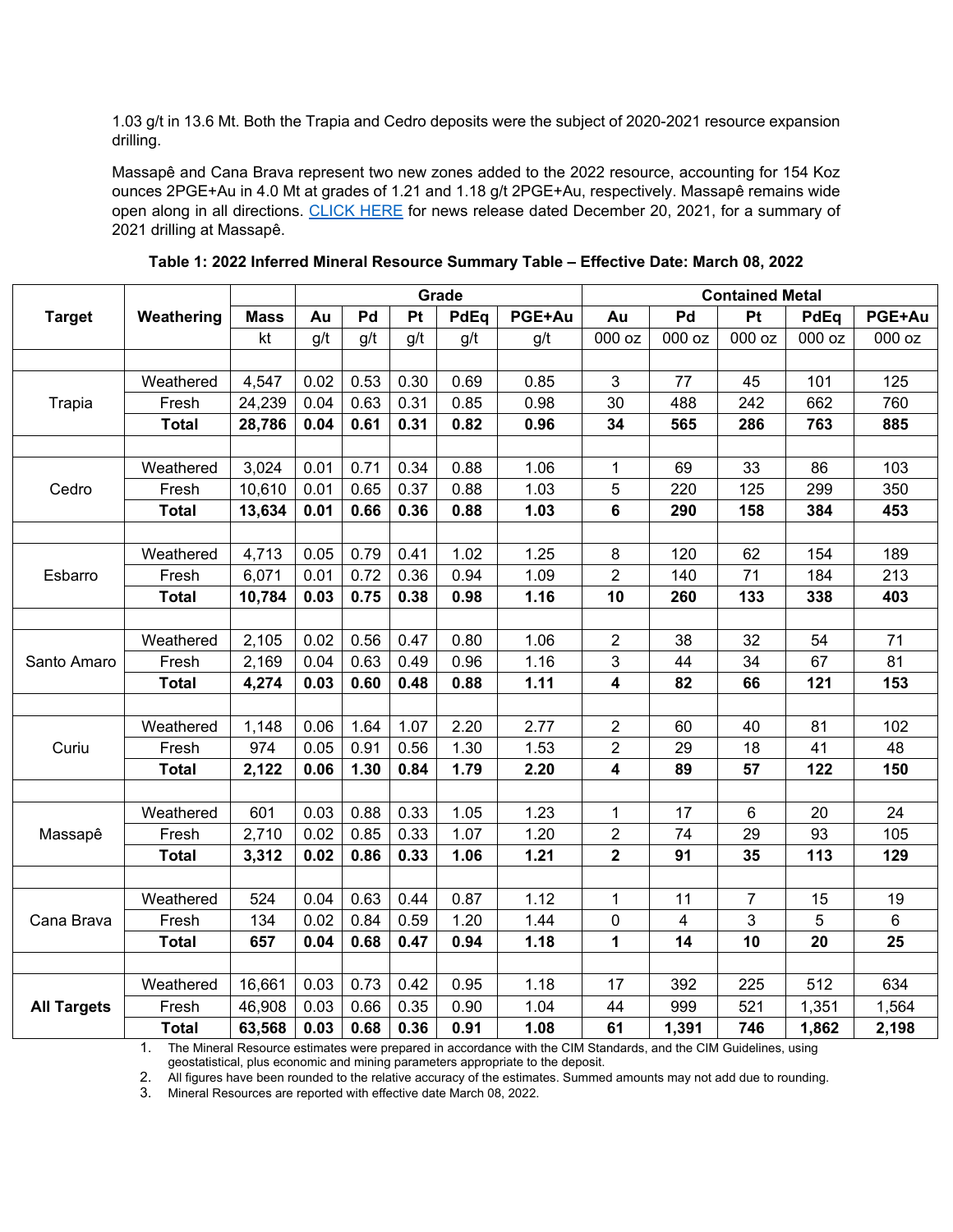- 4. Mineral Resources were classified as Inferred. An Inferred Mineral Resource has a lower level of confidence than that applying to an Indicated Mineral Resource and must not be converted to a Mineral Reserve. It is reasonably expected that most of the Inferred Mineral Resources could be upgraded to Indicated Mineral Resources with continued exploration.
- 5. Mineral Resources, which are not mineral reserves, do not have demonstrated economic viability. The Mineral Resources may be materially affected by environmental, permitting, legal, marketing, and other relevant issues.
- 6. Mineral Resources are based upon a cut-off grade of 0.4 g/t PGE+Au, correlated to Pd\_eq grade of 0.35 g/t.
- 7. Mineral Resources were limited by an economic pit built in Geovia Whittle 4.3 software and following the geometric and economic parameters:
	- Pit slope angles: 55°;
	- Price: Pd=US\$2000/oz, Pt=US\$1000/oz and Au=US\$1800/oz;
	- Costs: Mining costs=US\$2.00/t; Milling=US\$12.00/t; G&A=US\$1.50/t.
	- Metallurgical Recoveries:
		- o Weathered rock: 68% for Pd, 67% for Pt and 40% for Au;
		- o Fresh rock: 71% for Pd, 82.9% for Pt and 85.2% for Au.
- 8. Blocks estimated by Ordinary Kriging at support of:
	- Trapia, Massapê, Esbarro: 40m x 40m x 4m with sub-block 5m x 5m x 2m;
	- Santo Amaro, Cedro, Cana Brava: 20m x20m x 4m with sub-block 5m x 5m x 2m;
	- Curiu: 10m x 10m x 4m with sub-block 5m x 5m x 2m.
- 9. PGE+Au grade = Pt  $q/t$  + Pd  $q/t$  + Au  $q/t$ .

### **GE21 Consultoria Mineral**

GE21 is an independent mineral consulting company whose team is comprised of professionals with extensive technical and operational experience in project development, exploration, and mineral consulting in Brazil since the 1980s. GE21's experience covers the entire mining cycle, including target generation, exploration, mining, project development, geological assessments, resource estimation and international standard reserves.

[CLICK HERE](http://grupoge21.com.br/en/home-english/) for more information on GE21.

### **Quality Control/Quality Assurance ("QA/QC") and Grade Interval Reporting**

[CLICK HERE](http://valoremetals.com/news-media/news-releases/2020/valore-announces-initial-drill-results-from-pedra-branca-including-10-gt-2pgeau-over-528-metres-from-surface) for a summary of ValOre's policies and procedures related to QA/QC and grade interval reporting.

### **Qualified Person (QP)**

Independent consultants, Fábio Valério (P.Geo.) and Porfirio Cabaleiro (P.Eng.), of GE21 were commissioned to complete the mineral resource estimate and the technical report on behalf of ValOre, and Chris Kaye of Mine and Quarry Engineering Services Inc. ("MQes"), was commissioned to review the metallurgical information and contribute to the NI 43-101 technical report.

The technical information in this news release has been prepared in accordance with Canadian regulatory requirements set out in NI 43-101 and reviewed and approved by Colin Smith, P.Geo., ValOre's QP and Vice President of Exploration.

### **About ValOre Metals Corp.**

**ValOre Metals Corp. (TSX**‐**V: VO)** is a Canadian company with a portfolio of high‐quality exploration projects. ValOre's team aims to deploy capital and knowledge on projects which benefit from substantial prior investment by previous owners, existence of high-value mineralization on a large scale, and the possibility of adding tangible value through exploration, process improvement, and innovation.

In May 2019, ValOre announced the acquisition of the Pedra Branca Platinum Group Elements (PGE) property, in Brazil, to bolster its existing Angilak uranium, Genesis/Hatchet uranium and Baffin gold projects in Canada.